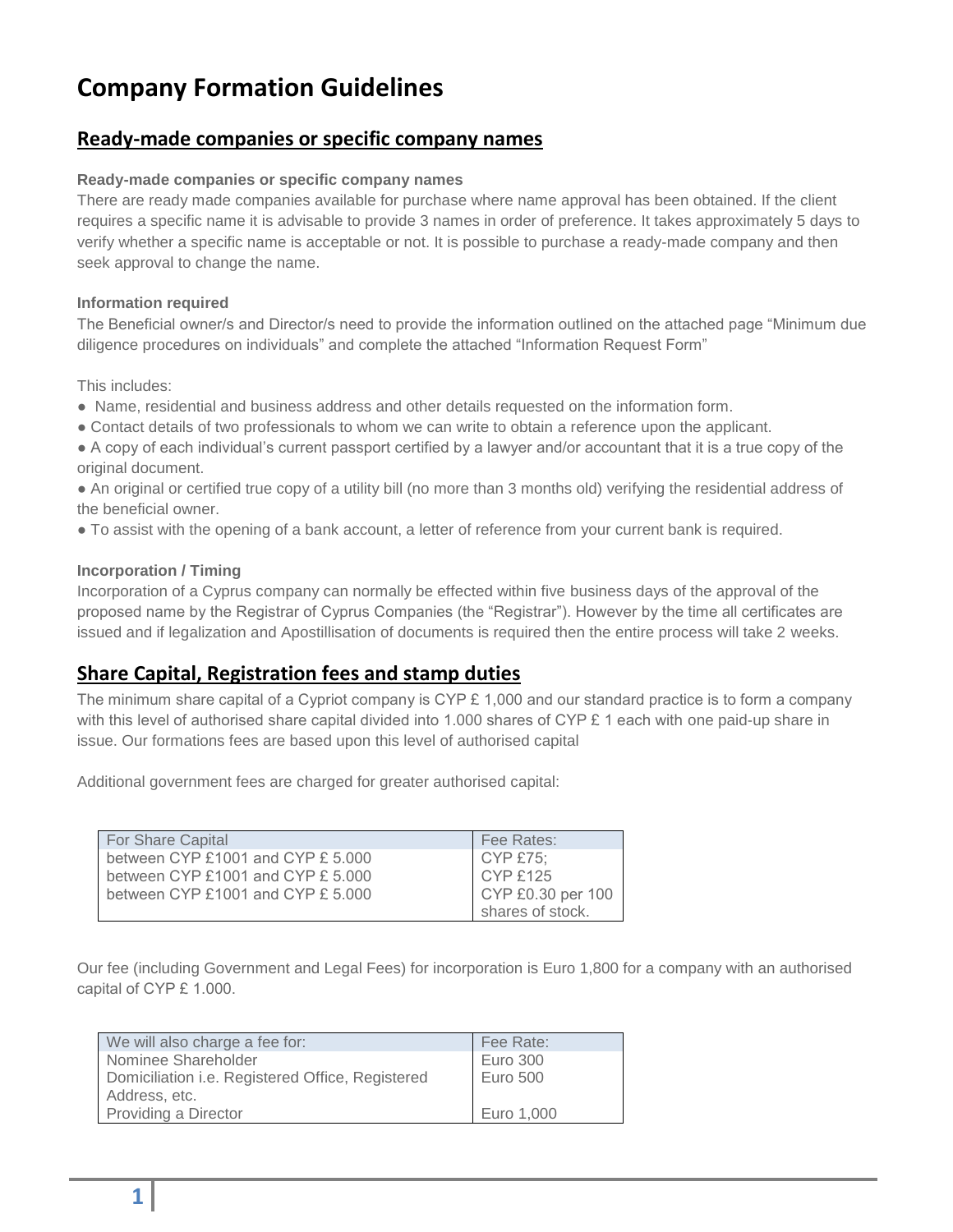# **Subscribers / Ultimate Beneficial Shareholders**

A new company will be formed with one local person as a subscriber. After formation the share/s may then be transferred to the ultimate beneficial owner(s) and additional shares issued as necessary.

It may be preferable for the beneficial owner to appoint a nominee shareholder to preserve confidentiality. In such a case the nominee shareholder will sign a deed of Nomineeship confirming that the shares are held for the benefit of the beneficial owner (see attached specimen).

A shareholder may be a Director but a sole Director may not also act as the Company Secretary.

## **Cypriot control or foreign control**

Control of the company is determined by the place of residence of the Directors and has certain tax consequences, such as:

Cypriot Control – If the directors are Cypriot residents then the company:

Will pay 10 % corporation tax on trading income.

(N.B. However, investment income or royalties arising from the exploitation of intellectual property outside Cyprus or the receipt of dividends from interests in companies operating outside Cyprus are not subject to such taxation.)

It can benefit from all Cypriot Double Tax treaties.

Non-Cypriot Control – If the Directors are not residents of Cyprus then the company:

Will not pay Cypriot Corporation Tax but It may not benefit from any Cypriot Double Tax Treaties.

Use of Cypriot Legal Vehicle

Investments Holdings – As Investment Income is not taxable a Cyprus Company is very appropriate to eliminate the tax exposure.

Intellectual Property Rights - Very popular for Royalties arising from the exploitation of Intellectual Property Rights either on its own and or in combination with another off shore company of another jurisdiction.

Dividend Income – Foreign Dividend Income and Payment is not Taxable in Cyprus

Trading companies Cypriot control– Income from Trading Activities is taxable at 10% but it can be set off against Double Tax Treaties.

Companies foreign control - All Profits arising from abroad is Tax Free once the Cyprus Company is under Foreign Control but can not claim under Double Tax Treaties. This is mostly used of Trading Activities outside the EU.

### **Administration and maintenance of company**

Under Cyprus Law, Cyprus all companies must maintain a registered office in Cyprus with a current register of members and a record of all directors' resolutions or copies of minutes of directors' meetings. The company must file with the Registrar of Companies an annual return accompanied by annual accounts in the Greek language. The Company Secretary must also file with the Registrar any changes of directors, secretary or ownership of the company.

Eraclis Fiduciary charges an annual retainer of Euro 750 the provision of these services. Any legal, management or accounting services will be charged on hourly rates applicable for the work undertaken.